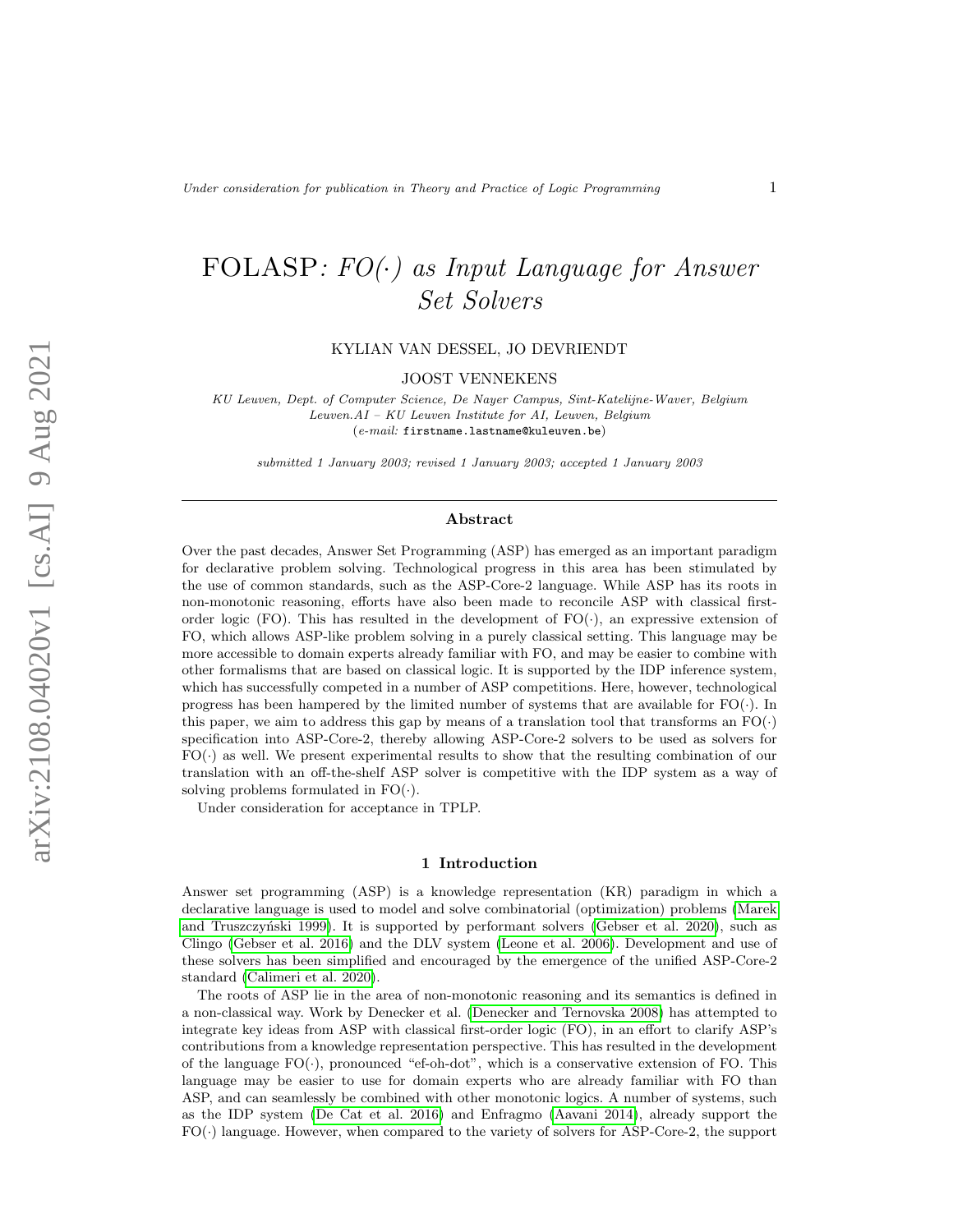for  $FO(\cdot)$  is still rather limited. This hinders technological progress, both in terms of solver development and the development of applications.

In this paper we present FOLASP, a tool that translates  $FO(\cdot)$  to ASP-Core-2, thereby allowing each solver that supports ASP-Core-2 to handle  $FO(\cdot)$  as well. In this way, we significantly extend the range of solvers that is available for  $FO(\cdot)$ .

We believe that this tool will make the  $FO(\cdot)$  language more accessible and useful for practical applications, while also helping to drive technological progress. To develop FOLASP, we build on fundamental results about the relation between ASP and  $FO(\cdot)$  (Mariën et al. 2004; [Denecker](#page-14-6) [et al. 2012\)](#page-14-6), which we have for the first time combined into a working tool.

#### 2 Preliminaries

## 2.1  $FO(\cdot)$

<span id="page-1-0"></span> $FO(\cdot)$  is an extension of classical typed first-order logic with aggregates, arithmetic, and (inductive) definitions. To maximize clarity, we will consider only a core subset of  $FO(\cdot)$ : typed FO extended with definitions, cardinality aggregates, and comparison operators.

A vocabulary  $V$  consists of a set of types  $T$ , predicates  $P$  and function symbols  $F$ . Each predicate  $P/n$  with arity n has an associated typing  $\tau(P) = (T_1, \ldots, T_n)$ , as has each function symbol  $F/n$ :  $\tau(F) = (T_1, \ldots, T_{n+1})$ .

A structure  $S$  for a vocabulary  $V$  (also known as a  $V$ -structure) consists of a *domain*  $D$  and an appropriate interpretation  $\sigma^S$  for each symbol  $\sigma \in V$ . The interpretation  $T^S$  of a type T is a subset of D, the interpretation  $P^S$  of a predicate P with  $\tau(P) = (T_1, \ldots, T_n)$  is a relation  $P^S \in$  $T_1^S \times \cdots \times T_n^S$ , and the interpretation  $F^S$  of a function symbol F with  $\tau(F) = (T_1, \ldots, T_n, T_{n+1})$ is a function from  $T_1^S \times \cdots \times T_n^S$  to  $T_{n+1}^S$ . The interpretations  $T_i^S$  of the types  $T_i \in V$  partition the domain D, i.e.,  $\bigcup_i T_i^S = D$  and  $T_i^S \cap T_j^S = \emptyset$  for  $i \neq j$ .

A term is either a variable, an integer, a function  $f(\vec{t})$  applied to a tuple of terms  $\vec{t}$ , or a cardinality expression of the form  $\#\{\vec{x}: \varphi(\vec{x})\}$ , which intuitively represents the number of  $\vec{x}$ 's for which  $\varphi(\vec{x})$  holds. Note that cardinality expressions are a special case of a aggregate expressions, which sometimes are introduced as generalized quantifiers working as atoms. Here, we use the FO terminology, where a cardinality expression is a term.

We use the notion of a *simple term* to refer to a variable or an integer. An *atom* is either a predicate  $P(\vec{t})$  applied to a tuple of terms or a comparison  $t_1 \bowtie t_2$  between two terms, with  $\bowtie \in \{ =, \neq, \leq, \geq, \lt, \gt\}$ . As usual, *formulas* are constructed by means of the standard FO connectives  $\neg, \vee, \wedge, \Rightarrow, \Leftrightarrow, \exists, \forall$ . Only well-typed formulas are allowed. A sentence is a formula without free variables. A *positive literal* is an atom, a *negative literal* a negated atom.

As in FO, an FO(·) theory can be a set of sentences. However, in addition to sentences,  $FO(\cdot)$ also allows definitions. Such a definition is a set of rules of the form:

$$
\forall x_1, \ldots, x_n \colon P(x_1, \ldots, x_n) \leftarrow \varphi(x_1, \ldots, x_n).
$$

where  $P/n$  is a predicate symbol,  $x_1, \ldots, x_n$  variables, and  $\varphi$  a formula. The atom  $P(x_1, \ldots, x_n)$ is the head of the rule, while  $\varphi$  is the body. The purpose of such a definition is to define the predicates that appear in the heads of the rules in terms of the predicates that appear only in the body. The first kind of predicates are called the *defined predicates*  $Def(\Delta)$  of the definition  $\Delta$ , while the second are called its *open predicates Open*( $\Delta$ ).

The formal semantics of these definitions is given by a parametrized variant of the well-founded semantics [\(Van Gelder et al. 1988\)](#page-14-7). In order for a definition to be valid in  $FO(\cdot)$ , it must be such that it uniquely determines a single interpretation for the defined predicates, given any interpretation for the open predicates. Formally, the condition is imposed on definitions that their well-founded model must exist and always be two-valued, no matter what the interpretation for their open predicates might be.

Different logical inference tasks can be considered for  $FO(\cdot)$ . In this paper, we focus on the most common task, namely that of *model expansion*.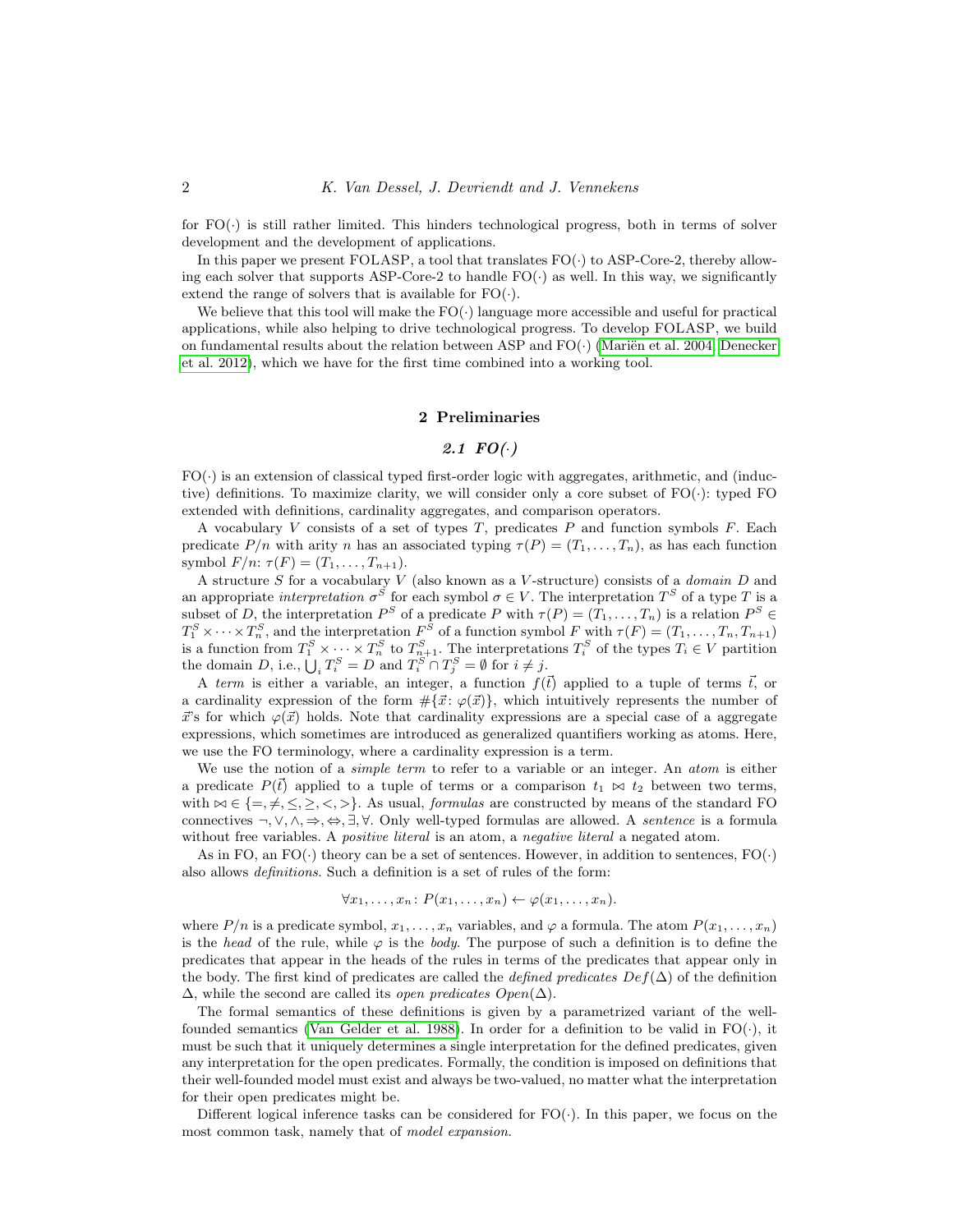**Definition 1.** Let Th be a theory over vocabulary V and S a structure for a subvocabulary  $Voc(S) \subseteq V$ . The model expansion problem  $MX(V, S, Th)$  is the problem of computing a Vstructure  $S' \supseteq S$  such that  $S' \models Th$ .

Example 1. The following example models the well-known graph coloring problem as a model expansion problem  $MX(V, S, Th)$ , with an illustration of a definition for the symmetric closure of the border relation.

 $V: type: Country, type: Color,$ 

predicate Border with  $\tau(Border) = (Country, Country),$ predicate SymBorder with  $\tau(SymBorder) = (Country, Country),$ function symbol ColorOf with typing  $\tau$ (ColorOf) = (Country, Color)

 $S: Country^S = \{be, nl, lux\}$ 

$$
Color^S = \{ red, blue\}
$$

$$
Border^S = \{(nl, be), (be, lux)\}
$$

 $Th: \forall c_1, c_2 \colon Border(c_1, c_2) \Rightarrow ColorOf(c_1) \ne ColorOf(c_2)$ 

 $\int \forall c_1, c_2$ : SymBorder $(c_1, c_2) \leftarrow Border(c_1, c_2)$ .  $\forall c_1, c_2 \colon SymBorder(c_1, c_2) \leftarrow SymBorder(c_2, c_1).$  $\mathcal{L}$ 

One solution to  $MX(V, S, Th)$  is

$$
S': Country^{S'} = Country^{S}, Color^{S'} = Color^{S}, Border^{S'} = Border^{S}
$$

$$
SymBorder^{S'} = \{(nl, be), (be, nl), (be, lux), (lux, be)\}
$$

$$
ColorOf^{S'} = \{be \mapsto red, nl \mapsto blue, lux \mapsto blue\}
$$

## 2.2 ASP

A normal logic program is a set of rules of the form:

<span id="page-2-0"></span>
$$
H: B_1, \ldots, B_m, not B_{m+1}, \ldots, not B_n. \tag{1}
$$

Here, H and all  $B_i$  are atoms. Corresponding with definitions, H is called the head of the rule, while the conjunction  $B_1, \ldots, not B_n$  is called the *body*. Both the rule head and body can be empty. A rule with empty head (= false) is called a *constraint*, a rule with empty body (= true) a fact.

The semantics of a program is defined in terms of its grounding which is an equivalent program without any variables, so all atoms are *ground atoms*. An interpretation  $I$  is a set of ground atoms. A rule of form [\(1\)](#page-2-0) is satisfied in I if  $H \in I$  whenever  $B_1, \ldots, B_m \in I$  and  $B_{m+1}, \ldots, B_n \notin I$ I. An interpretation is a model of a program if it is a model of each rule. The reduct of a program P w.r.t. interpretation I, denoted  $P<sup>I</sup>$ , contains the ground rule  $H: B_1, \ldots, B_m$  for each rule of form [\(1\)](#page-2-0) for which none of the atoms  $B_{m+1}, \ldots, B_n$  belong to I. An interpretation I is a stable model or answer set of program P if it is a minimal model of  $P<sup>I</sup>$ .

The ASP-Core-2 language extends this basic formalism in a number of ways. For instance, it includes *choice rules* that can be used to express that a certain atom  $H$  may be true:

 $\{H\}$ :-  $B_1, \ldots, B_m$ , not  $B_{m+1}, \ldots$ , not  $B_n$ .

Choice rules allow to generate a search space of candidate answer sets, from which the desired solutions can be filtered out with constraints.

A second extension is the cardinality aggregate, which, as in  $FO(\cdot)$ , counts the size of the set of free variable instantiations for which a conjunction of atoms holds. Throughout this paper, we make use of cardinality aggregates in body atoms, which have the form:

$$
\# count\{\vec{X}: B_1, \ldots, B_m, not B_{m+1}, \ldots, not B_n\} \bowtie t
$$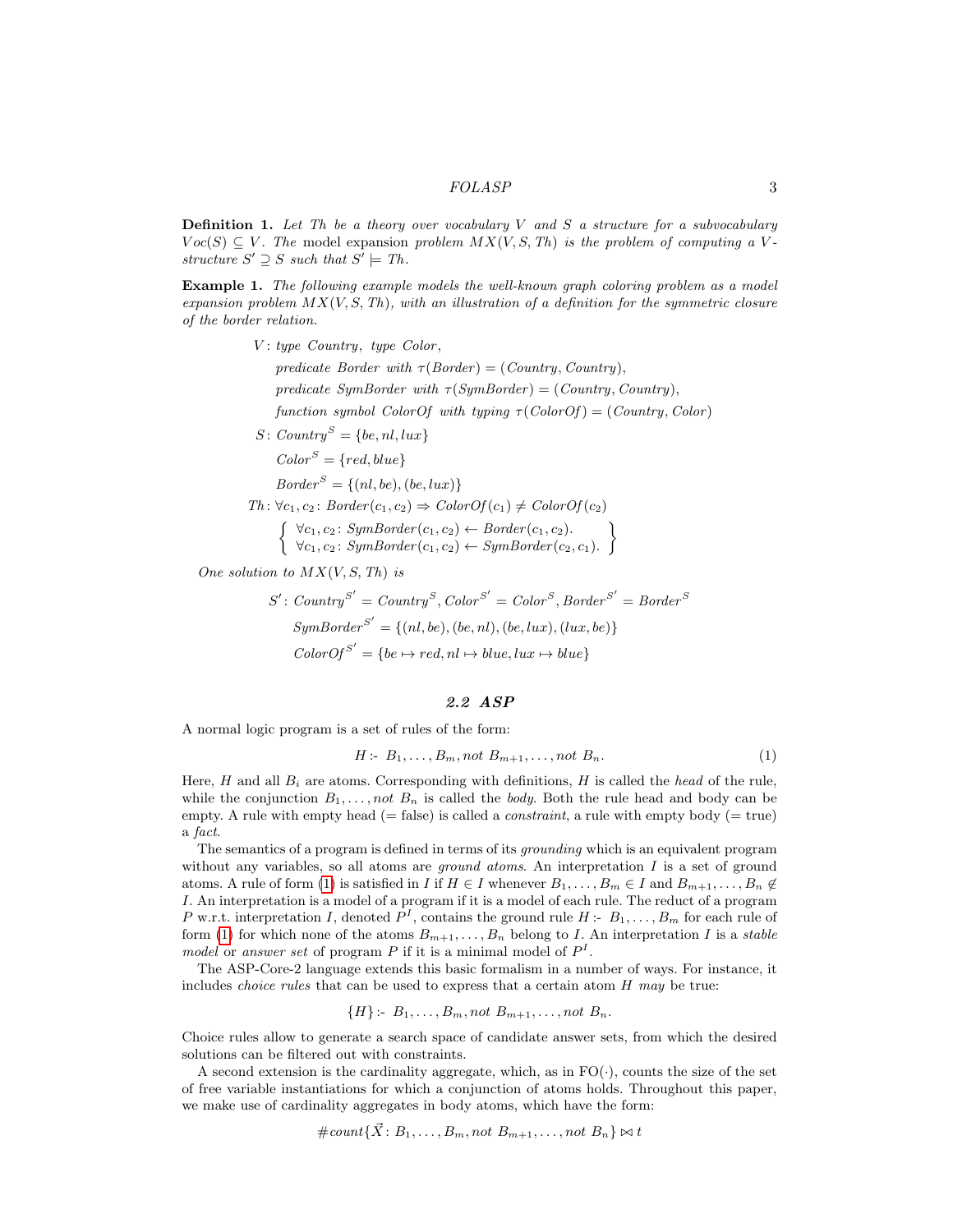with  $\bowtie \in \{ =, \neq, \leq, \geq, \lt,, \gt\}$  and t a simple term.

<span id="page-3-1"></span>**Example 2.** The following ASP program is the counterpart of the  $FO(\cdot)$  graph coloring model expansion problem from the previous section:

 $country(be)$ .  $country(nl)$ .  $country(lux)$ .  $border(nl, be)$ .  $border(be, lux)$ .  $color(red)$ .  $color(blue)$ . (2)  ${colorOf}(C, X)$  :  $country(C), color(X).$  (3) :-  $\# count\{C, X : colorOf(C, X), color(X)\} \neq 1, country(C).$  (4) :- border  $(C_1, C_2)$ , color  $Of(C_1, X)$ , color  $Of(C_2, X)$ . (5)  $symBorder(C_1, C_2)$ :- border $(C_1, C_2)$ .

 $symBorder(C_1, C_2)$ :  $symBorder(C_2, C_1)$ . (6)

## <span id="page-3-6"></span><span id="page-3-5"></span><span id="page-3-4"></span><span id="page-3-3"></span><span id="page-3-2"></span>3 Translation of FO(·) to ASP

In this section, we define a translation  $\alpha$  from an FO(·) model expansion problem  $M =$  $MX(V, S, Th)$  to an ASP program  $\alpha(M)$ . The translation  $\alpha$  consists of four components  $\alpha_1, \alpha_2, \alpha_3$ and  $\alpha_4$ .  $\alpha_1$  and  $\alpha_2$  translate V and S, respectively (discussed in Section [3.2\)](#page-4-0).  $\alpha_3$  and  $\alpha_4$  translate the  $FO(\cdot)$  sentences and definitions that belong to Th, respectively (Section [3.3](#page-5-0) and [3.4\)](#page-6-0). Prior to translation we normalize the specification in order to make it compatible for translation to ASP (Section [3.1\)](#page-3-0).

## 3.1 Normalization of an  $FO(\cdot)$  specification

<span id="page-3-0"></span>As a first step, we normalize the specification of the model expansion problem  $MX(V, S, Th)$ . Firstly, we convert all formulas in Th to negation normal form (NNF) [\(Enderton 2001\)](#page-14-8), i.e., the Boolean operators are restricted to negation  $(\neg)$ , conjunction  $(\land)$  and disjunction  $(\lor)$ , and the negation operator is only applied directly to atoms. We also assume that the type  $T$  of any variable  $x$  is known, either by automated type derivation or by an explicit annotation, e.g.,  $\forall x[T]: \varphi.$ 

In  $FO(\cdot)$ , a function symbol can be interpreted by any function of the appropriate arity and type. By contrast, in ASP, each function symbol  $F$  is interpreted by the Herbrand function that maps each tuple of arguments  $\vec{t}$  to the syntactic term  $F(\vec{t})$ . Hence, we eliminate function symbols from the  $FO(\cdot)$  specification. For this, we first rewrite the theory such that function symbols only appear in atoms of the form  $F(\vec{x}) = y$  with  $\vec{x}$  and y simple terms. This is done by recursively replacing a (negated) atom  $(\neg)A$  with subterm  $F(\vec{t})$  by the NNF equivalent of

$$
\forall x \colon F(\vec{t}) = x \Rightarrow (\neg)A[F(\vec{t})/x]
$$

In a similar way, we unnest cardinality terms, such that these only occur in a comparison atom with simple terms, i.e.,  $\#\{\vec{x}: \varphi(\vec{x})\} \bowtie y$  with y a simple term. After this, each term t that is not simple occurs only in equality atoms  $t = x$  (if t is a function symbol application) or comparison atoms  $t \bowtie x$  (if t is a cardinality expression), with x a simple term.

Each function symbol  $F/n$  is then transformed into a predicate  $P_F/n+1$  with the same typing, i.e.,  $\tau(F) = (T_1, \ldots, T_n, T_{n+1}) = \tau(P_F)$ . We replace the atoms  $F(\vec{x}) = y$  in the theory with  $P_F(\vec{x}, y)$ . We also add the constraint implied by using a function symbol, i.e., that each tuple of arguments has exactly one image, to the theory:

$$
\forall x_1 \ldots x_n : \# \{x_{n+1} : P_F(x_1, \ldots, x_n, x_{n+1})\} = 1.
$$

If the structure S has an interpretation  $F^S$ , then we replace it by

 $P_F^S = \{(a_1, \ldots, a_{n+1}) \mid (a_1, \ldots, a_n) \mapsto a_{n+1} \in F^S\}.$ 

Finally, after eliminating function symbols, we push negations through atoms of the form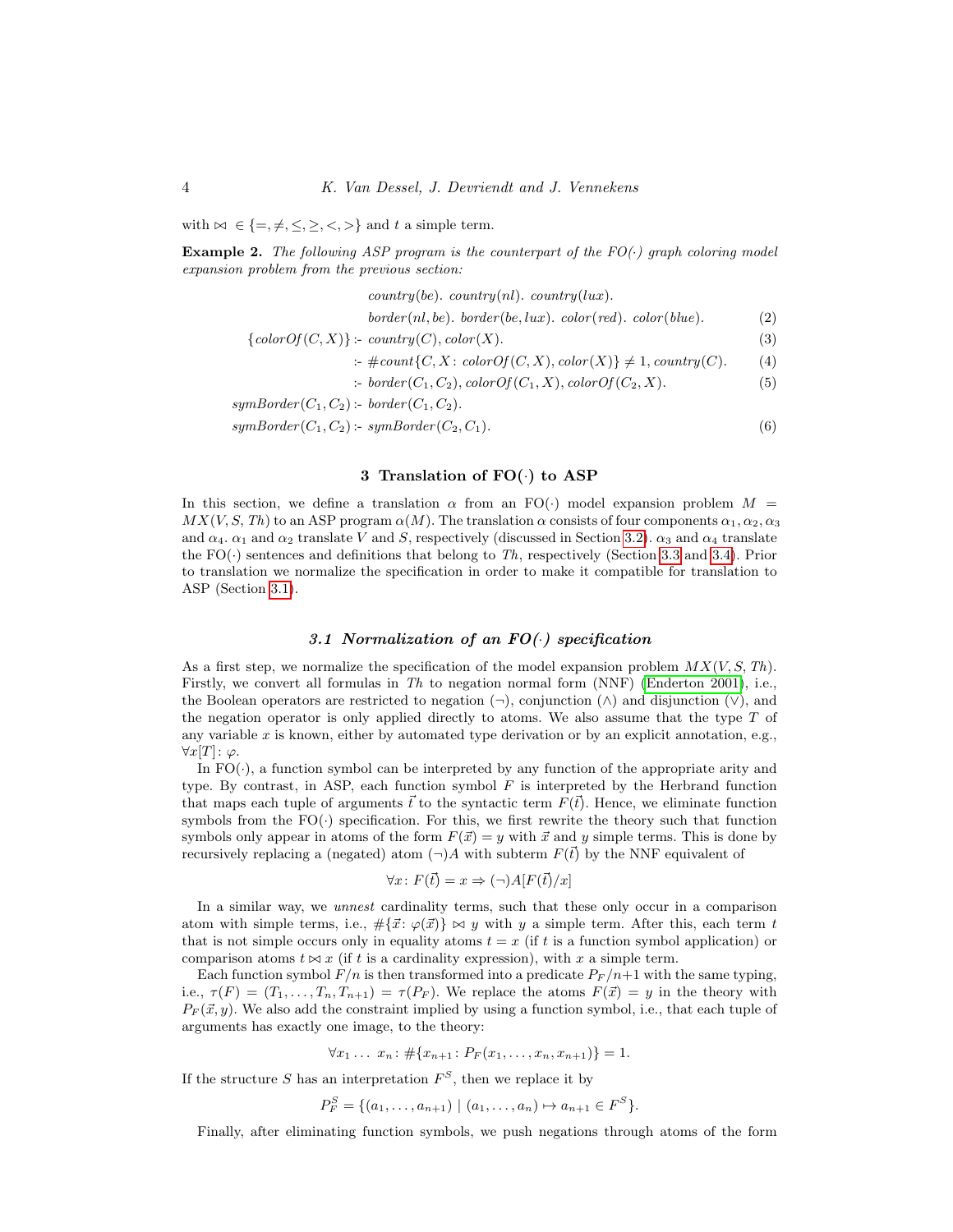$t \bowtie x$  by adjusting the  $\bowtie$  operator. After this, the only negated atoms remaining have the form  $\neg P(\vec{x})$  for some predicate P and simple terms  $\vec{x}$ .

<span id="page-4-2"></span>**Example 3.** The normalized  $FO(\cdot)$  graph coloring theory from Section [2.1](#page-1-0) is:

$$
Th': \forall x [Country]: # \{y[Color]: ColorOf(x, y)\} = 1
$$

$$
\forall c_1 [Country]: \forall c_2 [Country]: \neg Border(c_1, c_2) \lor \forall x [Color]: \neg ColorOf(c_1, x) \lor \neg ColorOf(c_2, x)
$$

$$
\left\{\begin{array}{c}\forall c_1, c_2: SymBorder(c_1, c_2) \leftarrow Border(c_1, c_2).\\ \forall c_1, c_2: SymBorder(c_1, c_2) \leftarrow SymBorder(c_2, c_1). \end{array}\right\}
$$

## 3.2 Generating the search space

<span id="page-4-0"></span>The solutions to a model expansion problem  $MX(V, S, Th)$  are to be found among the set of all structures for V that expand  $S$  – the search space. In this section, we translate vocabulary  $V$  and structure  $S$  to generate precisely this search space.

Unlike  $FO(\cdot)$ , ASP-Core-2 imposes strict naming conventions: variable names must start with a capital, while the names of all other kinds of symbols must start with a lower case letter. For an FO(·) type, predicate, variable or domain element  $\sigma$ , we denote by  $\dot{\sigma}$  a corresponding ASP symbol of the right kind. Naturally, we enforce that  $\dot{\sigma} \neq \dot{\sigma}'$  whenever  $\sigma \neq \sigma'$ .

In a model expansion problem  $M = MX(V, S, Th)$ , some of the symbols in V are interpreted by S (we denote these by  $Voc(S)$ ), while others (i.e.,  $V \setminus Voc(S)$ ) are not. Because types must always be interpreted by  $S$  and our normalization step transforms all function symbols into predicates, the uninterpreted vocabulary  $V \setminus Voc(S)$  consists entirely of predicates.

We translate each  $P \in V \setminus \text{Voc}(S)$  with associated typing  $\tau(P) = (T_1, \ldots, T_n)$  into the following ASP choice rule  $\alpha_1(P)$ :

$$
\{\dot{P}(X_1,\ldots,X_n)\} \colon \dot{T}_1(X_1),\ldots,\dot{T}_n(X_n).
$$

This provides a first component  $\alpha_1(M)$  of our translation of the model expansion problem. The second component  $\alpha_2(M)$  translates the structure S.

We translate an interpretation  $P^S = \{(a_1^1, \ldots, a_n^1), \ldots, (a_1^m, \ldots, a_n^m)\}\$  of an *n*-ary predicate P into the following set  $\alpha_2(P^S)$  of m ASP facts:

$$
\dot{P}(a_1^1,\ldots,a_n^1). \quad \ldots \quad \dot{P}(a_1^m,\ldots,a_n^m).
$$

The interpretation of a type is translated as though it were a unary predicate. The second component  $\alpha_2(MX(V, S, Th))$  of our translation now consists of all  $\alpha_2(P^S)$  for which  $P \in$ Voc(S). Together,  $\alpha_1$  and  $\alpha_2$  allow us to generate the correct search space in ASP, as the following theorem shows.

<span id="page-4-1"></span>**Theorem 1.** For each structure S for a subvocabulary  $Vec(S) \subseteq V$ , if A is the ASP program  $\alpha_1(V \setminus \text{Voc}(S)) \cup \alpha_2(S)$ , then  $MX(V, S, \{\}) = AnswerSets(A)$ .

Here, the equality between structures and answer sets is of course modulo a straightforward "syntactic" transformation: we can transform each structure S to the answer set  $f(S)$  that consists of all atoms  $P(\vec{d})$  for which  $\vec{d} \in P^S$ . Because we consider a typed logic, in which each element of the domain of S must belong to the interpretation  $T<sup>S</sup>$  of at least one type T, this transformation is an isomorphism, which we omit from our notation for simplicity.

*Proof.* The set  $MX(V, S, \{\})$  consists of all V-structures S' that can be constructed by starting from the structure S and then adding, for each predicate  $P \in V \setminus \text{Voc}(S)$  with type  $\tau(P) =$  $(T_1,\ldots,T_n)$ , any set of tuples  $\subseteq T_1^S\times\cdots\times T_n^S$  as interpretation  $P^{S'}$  of P in S'. For each predicate P interpreted by S,  $\alpha_2(S)$  contains precisely all facts  $P(\vec{d})$  for which  $\vec{d} \in P^S$ . Moreover, P does not appear in  $\alpha_1(V \setminus \text{Voc}(S))$ . This ensures that each answer set in AnswerSets(A) contains precisely all atoms  $P(\vec{d})$  for which  $\vec{d} \in P^S$ . For each predicate  $P \in V \setminus \text{Voc}(S)$ , S' may have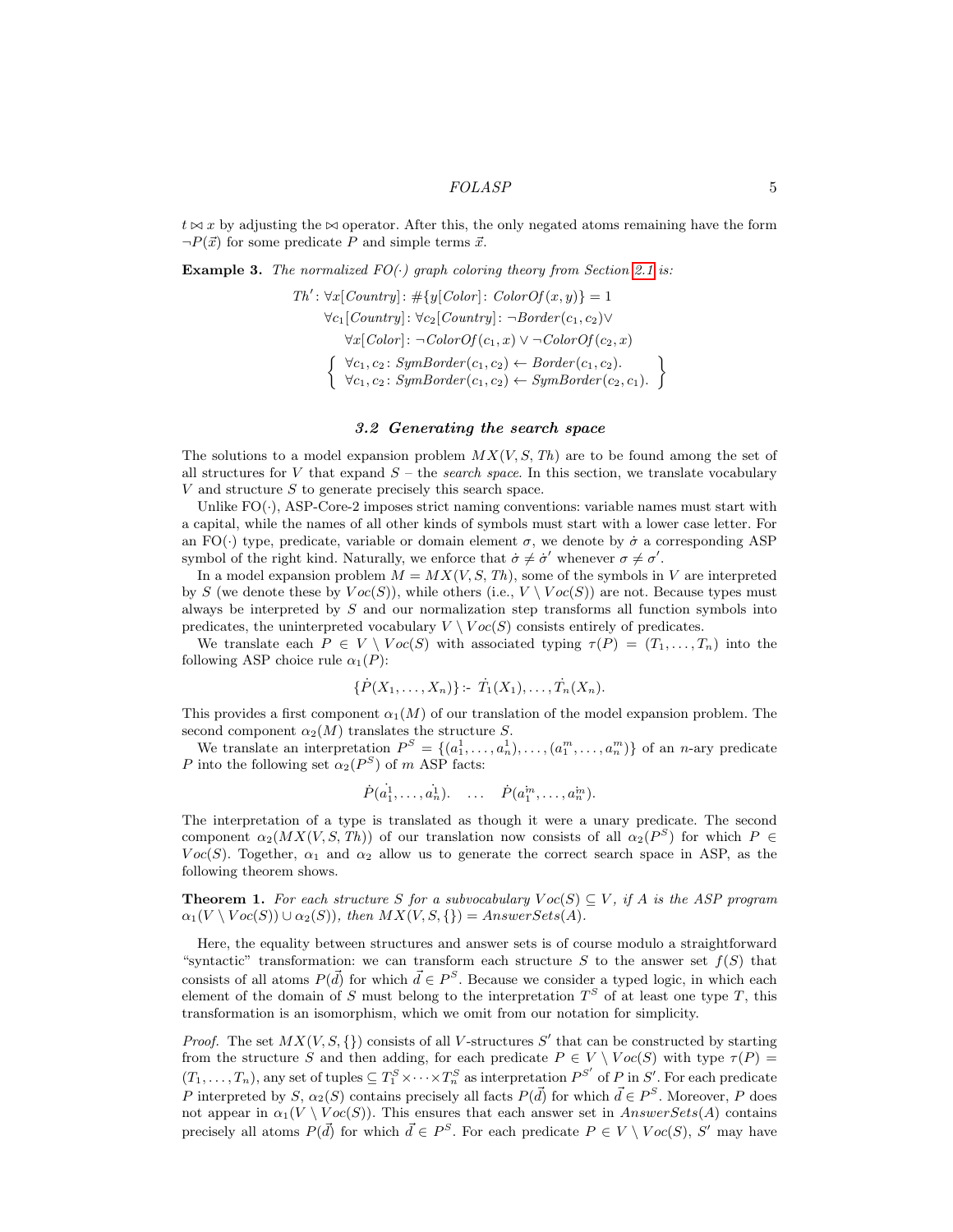any set of tuples  $\subseteq T_1^S \times \cdots \times T_n^S$  in its interpretation. The choice rules in  $\alpha_2(S)$  ensure that precisely these tuples also make up the possible interpretations for P in  $Answers(A)$ .  $\Box$ 

#### 3.3 Translating formulas

<span id="page-5-0"></span>We now define a third component  $\alpha_3(MX(V, S, Th))$  of our translation to transform the formulas  $\varphi \in Th$  to ASP. We start by the base case: the translation  $\alpha_3(A)$  for an atom A. Due to our normalization step, the only atoms A that appear in Th are of the form  $P(\vec{x})$  (with  $P/n$  a predicate and  $\vec{x}$  a tuple of simple terms) or  $t \bowtie x$  (with t a simple term or a cardinality expression,  $\bowtie$  a comparison operator, and x a simple term). The translation  $\alpha_3(P(x_1, \ldots, x_n))$ of a predicate atom is the ASP conjunction

<span id="page-5-3"></span>
$$
\dot{P}(x_1, \ldots, x_n), \dot{T}_1(x_1), \ldots, \dot{T}_n(x_n) \tag{7}
$$

with typing  $\tau(P) = (T_1, \ldots, T_n)$ . Hence, the type information implicit in the typing of a predicate is added explicitly by means of the additional conjuncts  $\dot{T}_i(X_i)$ . With slight abuse of notation, we shorten such a conjunction of type atoms to  $\dot{T}(\dot{\vec{x}})$ .

With x and y simple terms, the translation  $\alpha_3(x \bowtie y)$  is the ASP conjunction

<span id="page-5-4"></span>
$$
\dot{x} \bowtie \dot{y}, \dot{T}(\dot{x}), \dot{T}(\dot{y}). \tag{8}
$$

The translation  $\alpha_3(\# {\{\vec{x}[\vec{T}] : \varphi(\vec{x}, \vec{y})\}} \bowtie z)$  of a normalized cardinality atom is

$$
\# count{\vec{x}} \colon \delta(\vec{x}, \vec{y}), \dot{T}(\vec{x})\} \bowtie \dot{z}, \dot{T}(\dot{\vec{y}}), \dot{T}(\dot{z})
$$
\n(9)

with  $\delta$  a fresh auxiliary predicate representing the subformula  $\varphi$ . Hence, we also add the rule:

<span id="page-5-1"></span>
$$
\delta(\vec{x}, \vec{y}) \coloneq \alpha_3(\varphi(\vec{x}, \vec{y})), \dot{T}(\vec{x}), \dot{T}(\vec{y}). \tag{10}
$$

with a recursive application of  $\alpha_3$ .

After normalization, a negation occurs only in literals of the form  $\neg P(\vec{x})$ , whose translation  $\alpha_3(\neg P(\vec{x}))$  simply is ˙~x), T˙(

<span id="page-5-2"></span>
$$
not \ \dot{P}(\dot{x}), \dot{T}(\dot{x}). \tag{11}
$$

Note that the not is only added to the first atom and not to the type atoms.

Having defined how each (negated) atom  $(\neg)A$  is translated into a corresponding ASP expression  $\alpha_3(\neg A)$ , we now inductively define how more complex formulas are translated.

The translation  $\alpha_3(\varphi \wedge \psi)$  of a conjunction is the ASP conjunction  $\alpha_3(\varphi)$ ,  $\alpha_3(\psi)$ .

The translation  $\alpha_3(\varphi(\vec{x}) \vee \psi(\vec{y}))$  of a disjunction is the ASP atom  $\delta(\dot{\vec{x}}, \dot{\vec{y}})$ , with  $\delta$  a fresh auxiliary predicate. Additionally, for each such auxiliary predicate, we add the following ASP rules:

$$
\delta(\dot{\vec{x}}, \dot{\vec{y}}) \coloneq \alpha_3(\varphi(\vec{x})), \dot{T}(\dot{\vec{x}}), \dot{T}(\dot{\vec{y}}).
$$
  
\n
$$
\delta(\dot{\vec{x}}, \dot{\vec{y}}) \coloneq \alpha_3(\psi(\vec{y})), \dot{T}(\dot{\vec{x}}), \dot{T}(\dot{\vec{y}}).
$$
\n(12)

to ensure that  $\delta$  indeed corresponds to the disjunction of  $\varphi$  and  $\psi$ .

Since a variable that appears in the body of an ASP rule but not in its head is implicitly existentially quantified, the translation  $\alpha_3(\exists x[T]: \varphi(x))$  of an existential quantification is the ASP conjunction  $\alpha_3(\varphi(x)), T(x)$ .

The translation  $\alpha_3(\forall x[T]: \varphi(x))$  of a universally quantified formula is the ASP cardinality atom  $\alpha_3(\# \{x[T]: \varphi(x)\}) = n$ , with  $n = |T^S|$  the number of elements in type T. Note that, because of this step, the translation  $\alpha_3$  not only depends on the theory Th of our model expansion problem, but also on the structure  $S$ . A first way to avoid this dependence is to translate  $\forall x[T]: \varphi(x)$  as  $\alpha_3(\#\{x[T]: \neg \varphi(x)\}) = 0$ . However, this would introduce an additional negation, which might lead to the introduction of loops over negation in Section [3.4.](#page-6-0) A second way introduces an aggregate term representing n, e.g.,  $\alpha_3(\# \{x|T| : \varphi(x)\} = \# \{x|T| : true\})$ , but we expect this to be less efficient.

For any formula  $\varphi(\vec{x})$ , we can now use the transformation  $\alpha_3$  to define a fresh ASP symbol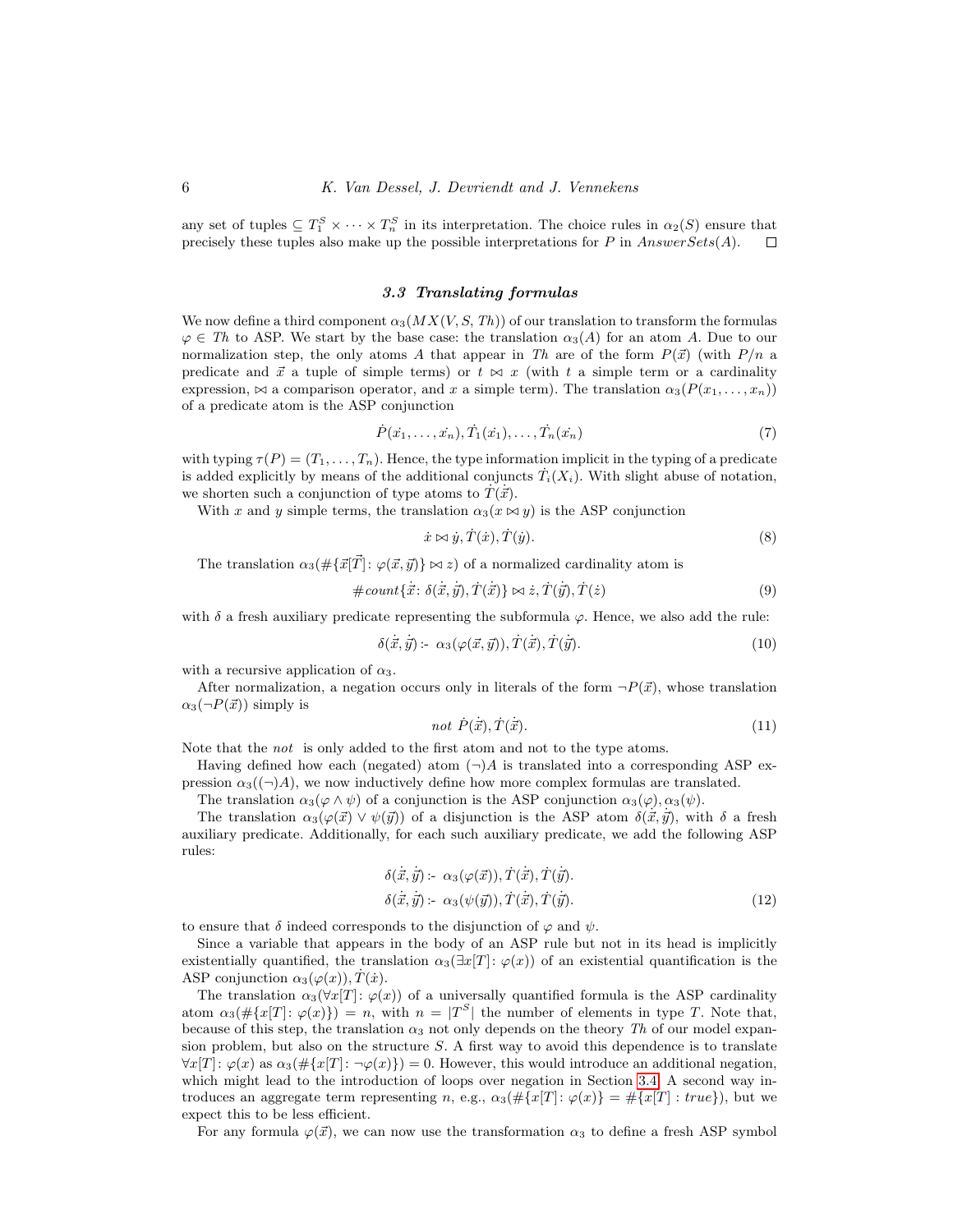$\delta_{\varphi}(\dot{\vec{x}})$  such that the set of all  $\vec{x}$  for which  $\varphi(x)$  holds in the FO(·) theory Th coincides with the set of all  $\dot{x}$  for which  $\delta_{\varphi}(\dot{x})$  holds in the ASP program. We do this by adding the following reification rule  $r_{\varphi}$ :

$$
\delta_{\varphi}(\dot{\vec{x}}): \alpha_3(\varphi(\vec{x})), \dot{T}(\dot{\vec{x}}).
$$

<span id="page-6-1"></span>**Theorem 2.** Let  $\varphi$  be a formula in vocabulary V and let S be a structure for V. Consider the ASP program  $R_{\varphi}$  that consists of all reification rules  $r_{\psi}$  for which  $\psi$  is a subformula of  $\varphi$ , together with all additional rules produced by the translation  $\alpha_3$  (see Eq. [10](#page-5-1) and Eq. [12\)](#page-5-2). Let  $R_S = \alpha_2(S)$  be the translation of the structure S. Then  $R_S \cup R_\varphi$  has a unique answer set A and for each subformula  $\psi$  the set of all  $\vec{d}$  for which  $S \models \psi(\vec{d})$  is equal to the set of all  $\vec{d}$  for which  $\delta_{\psi}(\vec{d}) \in \mathbb{A}.$ 

*Proof.*  $R_S$  is a set of facts over V.  $R_{\varphi}$  is a strictly stratified set of rules with non-empty heads. Therefore, it is clear that the answer set of  $R_S \cup R_\varphi$  is indeed unique. We now prove the theorem by induction over the subformula order. The base cases are atoms as translated in Eq. [7](#page-5-3) and Eq. [8.](#page-5-4) Here, it is obvious from the translation that the correspondence holds. For an aggregate (Eq. [10\)](#page-5-1), we can apply the induction hypothesis to obtain a correspondence between the tuples for which  $\varphi$  in the original aggregate holds and the tuples for which the fresh predicate  $\delta$  in its translation holds; from this, the result follows. Similarly, the case for disjunction follows from applying the induction hypothesis to the fresh predicates in Eq. [12.](#page-5-2) The cases for negation, conjunction and existential quantification are trivial. The case for universal quantification follows immediately from the correctness of the translation of aggregates.  $\Box$ 

Once we have the reification rules  $r_{\varphi}$  as defined above, we can eliminate answer sets in which the formula  $\varphi$  is not satisfied by adding a constraint :- not  $\delta_{\varphi}$ . Denoting such a constraint by  $C_{\varphi}$ , the third component of our translation – the translation of sentences – now is

$$
\alpha_3(MX(V, S, Th)) = \{r_{\varphi} \mid \varphi \in Th\} \cup R \cup \{C_{\varphi} \mid \varphi \in Th\},\
$$

where the rules  $r_{\varphi}$  and constraints  $C_{\varphi}$  are as above and R are all of the additional rules (see Eq. [10](#page-5-1) and Eq. [12\)](#page-5-2) generated by producing the  $r_{\varphi}$ .

**Theorem 3.** Let M be a model expansion problem  $MX(V, S, Th)$  in which Th is a set of FO sentences. The solutions to M coincide with the answer sets of  $\alpha_1(M) \cup \alpha_2(M) \cup \alpha_3(M)$ .

*Proof.* By induction on the size of Th. The base case in which  $|Th| = 0$  and therefore  $Th = \{\}$ is covered by Theorem [1.](#page-4-1) Once the induction hypothesis gives us the correspondence between a theory Th of size  $n-1$  and an ASP program  $A_{n-1}$ , we can add an additional formula  $\varphi_n$  and prove the correspondence between  $Th \cup \{\varphi_n\}$  and  $A_n = A_{n-1} \cup \{r_{\varphi_n}, C_{\varphi_n}\} \cup R$ , with R the additional rules for producing  $\alpha_3(\varphi_n)$ . The atoms in the head of the new rules  $\{r_{\varphi_n}, C_{\varphi_n}\}\cup R$ are all fresh atoms that do not appear in  $A_{n-1}$ . Therefore there can be no interference between the new rules and the old ones, and the result follows from Theorem [2.](#page-6-1)  $\Box$ 

We now have a translation for theories that consists entirely of FO sentences. The next section examines how we can extend this to  $FO(\cdot)$  theories that contain also definitions.

## 3.4 Translating definitions

<span id="page-6-0"></span>In general, a theory in  $FO(\cdot)$  can contain multiple definitions. However, it is well-known that each such theory can be transformed into a theory that contains just a single definition [\(Van Gelder](#page-14-9) [et al. 1991\)](#page-14-9). This involves merging the different definitions and possibly renaming predicates to avoid the introduction of new loops. The necessity for this renaming step can be seen by comparing the following two theories: Th consists of two separate definitions (one defining  $p$  in terms of q and the other defining q in terms of p) and  $Th'$ , which consists of a single definition that jointly defines both  $p$  and  $q$ :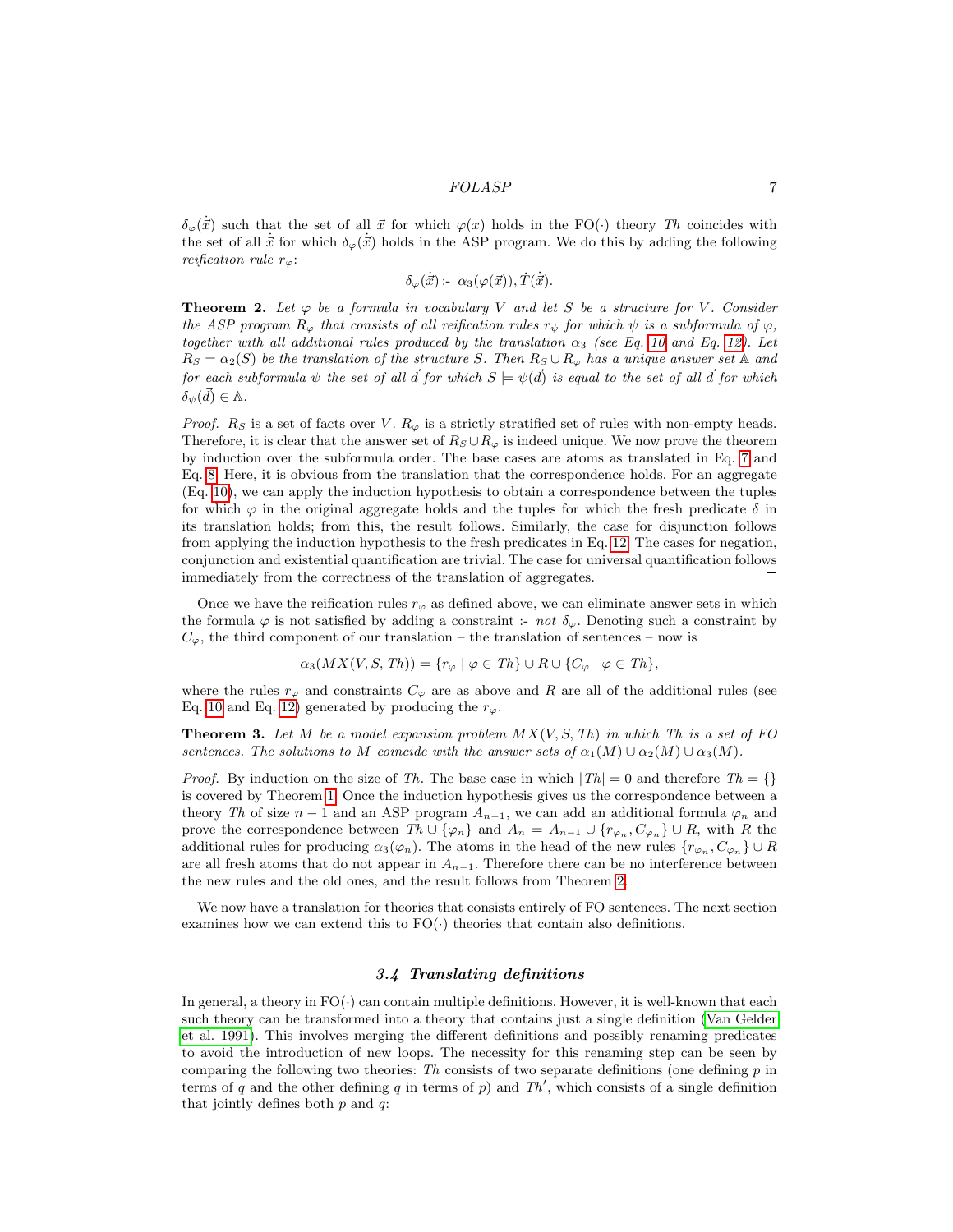$$
Th = \left\{ \begin{array}{c} \{p \leftarrow q.\} \\ \{q \leftarrow p.\} \end{array} \right\} \qquad \qquad Th' = \left\{ \left\{ \begin{array}{c} p \leftarrow q.\ \\ q \leftarrow p.\end{array} \right\} \right\}
$$

The theory Th has two models, namely  $\{\}$  and  $\{p, q\}$ , while Th' has  $\{\}$  as its unique model. We therefore cannot simply merge the two definitions in  $Th$ . The solution is to rename the predicates that are defined in (at least one of) these definitions, and then assert the equivalence between the old and the new predicates.

More formally, for each definition  $\Delta$ , for each defined predicate P in  $\Delta$ , we replace all occurrences of P in  $\Delta$  with a fresh unique predicate  $P_{\Delta}$  and add the equivalence constraint  $P \Leftrightarrow P_{\Delta}$ . Applying this merge procedure to Th yields the following theory:

$$
Th'' = \left\{ p \Leftrightarrow p', q \Leftrightarrow q', \left\{ \begin{array}{l} p' \leftarrow q. \\ q' \leftarrow p. \end{array} \right\} \right\}
$$

This avoids the introduction of additional loops and ensures  $Th''$  equivalent to the original  $Th$ .

We therefore from now on assume that the theory of the model expansion problem contains only a single definition  $\Delta$ . Each rule  $r \in \Delta$  is of the form

$$
\forall x_1[T_1]: \ldots: \forall x_n[T_n]: P(x_1, \ldots, x_n) \leftarrow \varphi.
$$

We translate it to the following ASP rule  $\alpha_4(r)$ :

$$
\dot{P}(x_1,\ldots,x_n) \; : \; \alpha_3(\varphi), \dot{T}_1(x_1),\ldots,\dot{T}_n(x_n).
$$

We then define  $\alpha_4(\Delta)$  as  $\{\alpha_4(r) \mid r \in \Delta\}.$ 

We now first show the correctness of this transformation in isolation, before combining it with previous results.

<span id="page-7-0"></span>**Theorem 4.** Let  $\Delta$  be a definition in vocabulary V and let S be a structure for  $Open(\Delta)$ , i.e, the set of all symbols in V that do not appear in the head of any rule of  $\Delta$ . Then  $\alpha_2(S) \cup \alpha_4(\Delta)$ has a unique answer set which coincides with the unique solution to  $MX(V, S, \{\Delta\})$ .

*Proof.* A valid definition in  $FO(\cdot)$  must be such that its well-founded model is always two-valued. Because the transformation from  $\Delta$  to  $\alpha_4(\Delta)$  introduces no additional loops over negation (in fact, it introduces no additional negations at all), the set of ASP rules  $\alpha_4(\Delta)$  also has a twovalued well-founded model. It is well known that a two-valued well-founded model is also the unique stable model. Given this uniqueness result, the theorem now follows from the correctness of  $\alpha_3$  (Theorem [2\)](#page-6-1).  $\Box$ 

Note that this theorem does not hold for structures S that interpret some of the defined symbols of  $\Delta$ . Consider, for instance, the definition consisting only of the rule  $p \leftarrow true$  and the structure S in which  $p^S = false$ . The problem  $MX(V, S, \Delta)$  has no solutions, but  $\alpha_2(S) = \{\}$ and  $\alpha_4(\Delta) = \{p : \}$ , which means that  $\alpha_2(S) \cup \alpha_4(\Delta)$  has  $\{p\}$  as an answer set.

For the same reason, we cannot simply combine  $\alpha_4(\Delta)$  with the choice rules introduced by  $\alpha_1$ . To solve this problem, we will use the same renaming trick that we use to merge separate definitions.

**Definition 2.** Let  $MX(V, S, Th)$  be a model expansion problem in which the theory Th contains only a single definition  $\Delta$ , and let Th' = Th \{ $\Delta$ }. Let  $\Delta'$  be the result of replacing each defined predicate P of  $\Delta$  by a fresh predicate  $P_{\Delta}$ , and denote by Eq the set of all equivalence constraints  $\forall \vec{x}: P(\vec{x}) \Leftrightarrow P_{\Delta}(\vec{x})$  for defined predicates P. We define  $\alpha(MX(V, S, Th))$  as the following ASP program:

 $\alpha_1(MX(V,S,\cdot)) \cup \alpha_2(MX(V,S,\cdot)) \cup \alpha_3(MX(\cdot, S, Th' \cup Eq)) \cup \alpha_4(MX(\cdot, S, \Delta')).$ 

(For clarity, arguments have been replaced by  $\cdot$  where they are irrelevant.)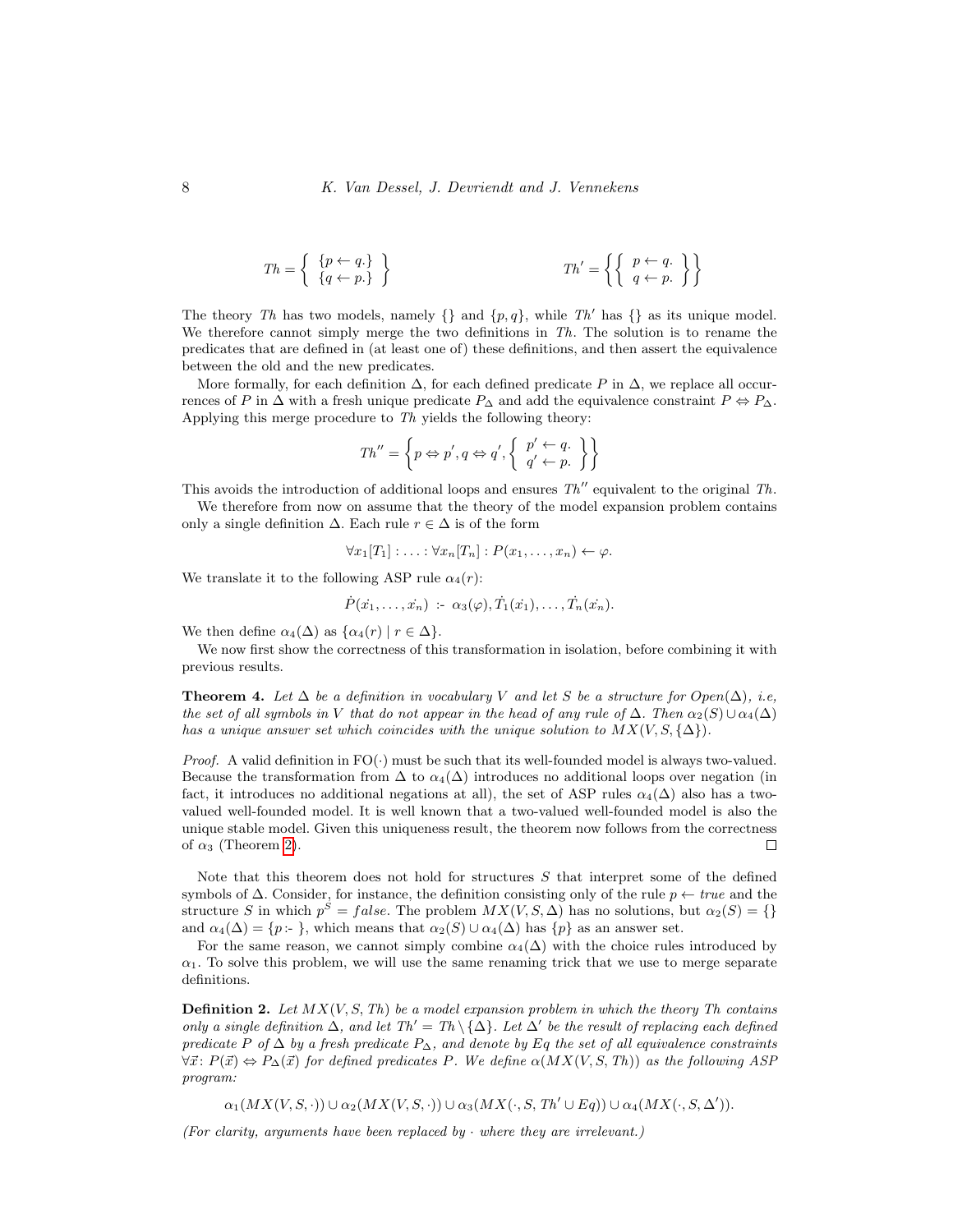**Theorem 5.** For a model expansion problem  $M = MX(V, S, Th)$  in which the theory Th contains only a single definition  $\Delta$ , the solutions to M coincide with the answer sets of  $\alpha(M)$ .

Proof. Theorem [2](#page-6-1) already shows that all parts of the model expansion problem apart from the definition are correctly translated by  $\alpha_1, \alpha_2$  and  $\alpha_3$ . Theorem [4](#page-7-0) shows that the definition  $\Delta$  can be correctly translated by  $\alpha_4(\Delta)$ . The renaming of the defined predicates of  $\Delta$  ensures that both can be combined without invalidating the correctness of either theorem.  $\Box$ 

#### 3.5 Translating the graph coloring example

We now show how  $MX(V, S, Th')$ , with Th' the normalized theory from Example [3,](#page-4-2) can be translated to ASP. This translation consists of four parts –  $\alpha_1$ ,  $\alpha_2$ ,  $\alpha_3$ ,  $\alpha_4$  – which correspond to the translation of the vocabulary V, the structure  $S$ , the constraints in  $Th'$ , and the definitions in  $Th'$ , respectively.

<span id="page-8-0"></span>**Example 4.** The following is a translation of  $M = MX(V, S, Th')$  from Example [3](#page-4-2) to ASP:

$$
\alpha_1(M): \begin{cases}\n\text{colorOf}(C,X)}{\text{symBorder}(C_1,C_2)}: \text{contry}(C), \text{color}(X).\n\end{cases}
$$
\n
$$
\{symBorder(C_1,C_2)\}: \text{contry}(C_1), \text{contry}(C_2).\n\delta_2(C): \#\text{country}(C_1), \text{contry}(C_2).\n\delta_1: \#\text{country}(C): \delta_2(C), \text{contry}(C)\} = 3.\n\therefore \text{not } \delta_1.
$$
\n
$$
\alpha_2(M): \begin{cases}\n\alpha_2(M): \text{contry}(be), \text{contry}(n), \text{contry}(lux).\n\end{cases}
$$
\n
$$
\alpha_3(M): \begin{cases}\n\delta_5(C_1, C_2, X): \text{not } \text{colorOf}(C_1, X), \text{contry}(C_1), \text{contry}(C_2), \text{color}(X).\n\delta_6(C_1, C_2, X): \text{not } \text{colorOf}(C_2, X), \text{contry}(C_1), \text{contry}(C_2), \text{color}(X).\n\delta_4(C_1, C_2): \#\text{countY}(X: \delta_5(C_1, C_2, X), \text{color}(X))\} = 2,\n\end{cases}
$$
\n
$$
\alpha_4(M): \begin{cases}\n\delta_4(C_1, C_2): \text{not } \text{colorOf}(C_1, C_2), \text{contry}(C_1), \text{contry}(C_2).\n\delta_3: \#\text{count}\{C_1, C_2: \delta_4(C_1, C_2), \text{contry}(C_1), \text{contry}(C_2)\} = 9.\n\end{cases}
$$
\n
$$
\alpha_4(M): \begin{cases}\n\text{symBorder}_{\Delta}(C_1, C_2): \text{border}(C_1, C_2).\n\delta_3: \#\text{count}\{C_1, C_2\}, \text{contry}(C_1), \text{contry}(C_2)\} = 9.\n\end{cases}
$$
\n
$$
\alpha_4(M): \begin{cases}\n\text{symBorder}_{\Delta}(C_1, C_2): \text{border}(C_1, C_2).\n\delta_4(C_1, C_2), \text{contry}(C_1, C_2).\n\delta_5: \text{symBorder}(C_1, C_2
$$

Example [4](#page-8-0) and Example [2](#page-3-1) are both ASP programs representing the same graph coloring problem.  $\alpha_1(M)$  in Example [4](#page-8-0) corresponds to rules [\(3\)](#page-3-2) and [\(4\)](#page-3-3) in Example [2,](#page-3-1)  $\alpha_2(M)$  is the same set of facts [\(2\)](#page-3-4),  $\alpha_3(M)$  corresponds to the constraint [\(5\)](#page-3-5), and  $\alpha_4(M)$  corresponds to the rules [\(6\)](#page-3-6).

It is clear that the translation in Example [4](#page-8-0) is a lot less succinct. Firstly, the translation introduces a significant number of auxiliary predicates, both reification predicates  $\delta_i$  and a renaming predicate  $sumBorder_\Delta$  for the defined predicate of the definition. Secondly, the universal quantifications in the  $FO(\cdot)$  specification lead to several cardinality aggregates not present in the original formulation. Thirdly, the  $FO(\cdot)$  implication that represents the graph coloring constraint is normalized into a nested disjunction (see Example [3\)](#page-4-2) and this leads to four translated rules, compared to the single rule [\(5\)](#page-3-5) in Example [2.](#page-3-1)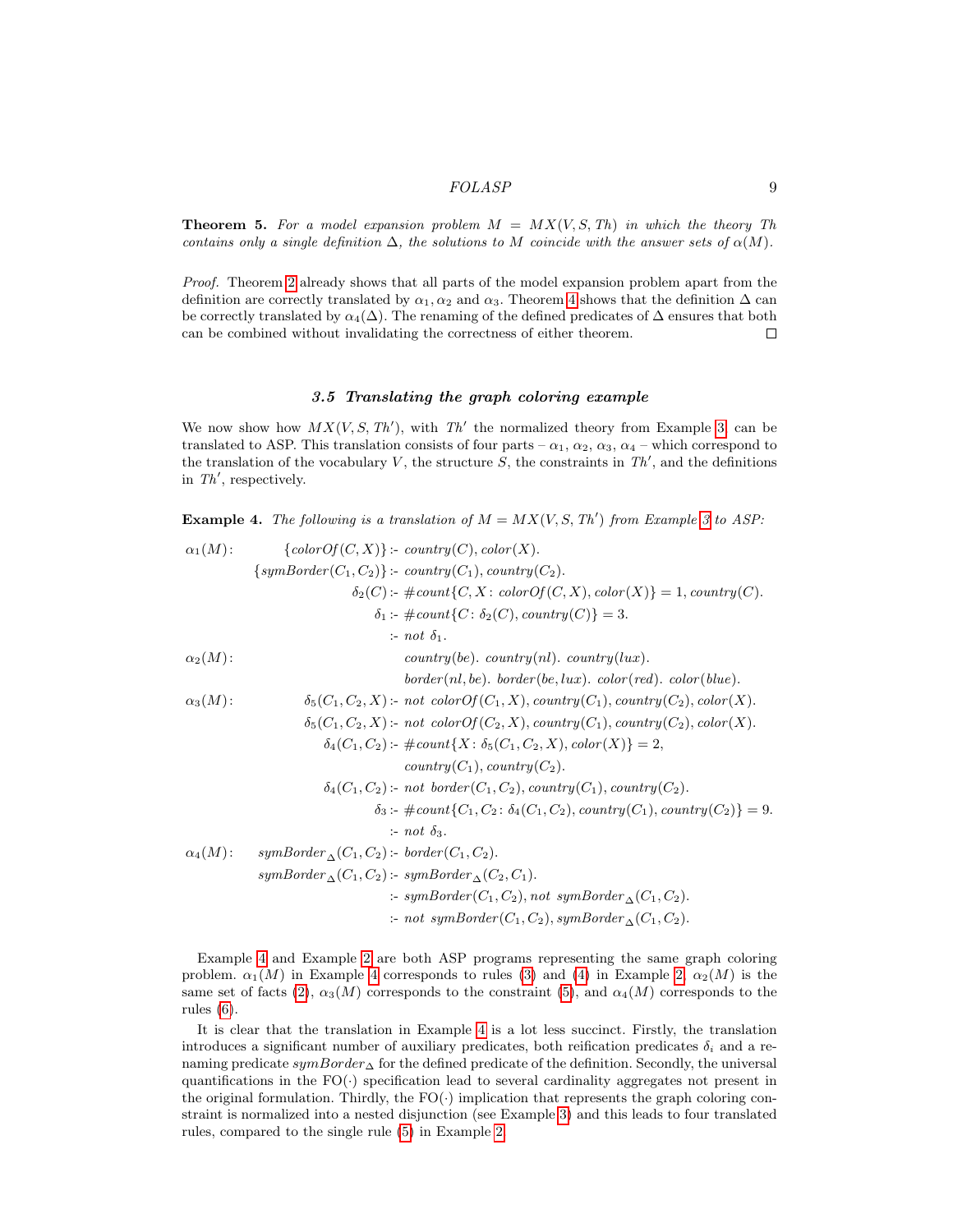#### 4 Implementation

By implementing this translation, we created a new model expansion engine for  $FO(\cdot)$ , called FOLASP. It uses the syntax of the IDP system for its input and output, and uses Clingo [\(Geb](#page-14-10)[ser et al. 2019\)](#page-14-10) as back-end ASP solver.

In addition to the subset of  $FO(\cdot)$  discussed in this paper, FOLASP also supports minimum and maximum aggregates, arithmetic, function symbols in the head of a definition, partial interpretations, and partial functions. We thereby cover almost all language constructs supported by IDP, except for symbol overloading, chained (in)equalities and constructed types. Besides the model expansion inference, FOLASP also supports the optimization inference, which computes a model that minimizes the value of some integer objective function.

Where appropriate, FOLASP uses the  $FO(\cdot)$  type information to add "guards" of the form  $type(X)$  for each variable X to the bodies of the generated ASP rules. In other words, FOLASP generates so-called safe rules, which allows the resulting programs to be handled by ASP solvers such as CLINGO.

FOLASP is implemented in Python 3. Its source code is published on  $Githab$ <sup>[1](#page-9-0)</sup>. We tested the correctness of the implementation by checking that the solutions produced by FOLASP are accepted as such by IDP, and that, for optimization problems, the optimal objective values produced by IDP and FOLASP were in agreement.

## 5 Experiments

In our experiments, we evaluate FOLASP (commit 82ec7edc on the development branch) using Clingo (version 5.4.0) as backend ASP solver. This configuration is compared to two other approaches. The first comparison approach runs IDP (commit 4be3c797) on the same  $FO(\cdot)$ specifications as taken as input by FOLASP. The second comparison runs Clingo (again version 5.4.0) on native ASP encodings of the same problems.

As benchmark set, we use the problem instances from the model-and-solve track of the fourth ASP competition [\(Alviano et al. 2013\)](#page-13-3). Both IDP and Clingo participated in this competition, which means that we have—for these same problems—both  $FO(\cdot)$  and ASP specifications already available, written by experts in both languages. As such, we believe these benchmarks provide a good opportunity for a fair comparison.

We used the scripts and  $FO(\cdot)$  specifications from the IDP submission to generate  $FO(\cdot)$ instances that are accepted by both IDP and FOLASP. For the ASP system Clingo, we used the native ASP encodings provided by the organizers of the fifth ASP competition [\(Calimeri](#page-13-4) [et al. 2016\)](#page-13-4) (which uses the same problem set) since Clingo could not parse the specifications from the fourth ASP competition.

IDP solves problems in NP. This covers all problems in the benchmark set, apart from the strategic companies problem, which has a higher complexity. In the competition itself, the IDP team therefore solved this problem using a separate script to generate an exponentially sized search space, which was then given to IDP. Because this trick is not representative of how IDP is intended to be used in the real world, we decided to omit this benchmark from our experiments. Fourteen benchmark families remained with each (close to) thirty instances. They cover a wide range of applications, from a simple reachability query over a transportation planning problem to optimizing the location of valves in an urban hydraulic network.

The experimental hardware consisted of a dual-socket Intel® Xeon® E5-2698 system with 512 GiB of RAM memory, with twenty hyper-threaded cores for each of the two processors. To reduce resource competition, we run only twenty instances simultaneously, using twenty threads, for a total of ten per processor. We employ a high memory limit of 64 GiB for each instance, as we observed that Clingo requires a significant amount of memory to solve instances generated

<span id="page-9-0"></span><sup>1</sup> <https://gitlab.com/EAVISE/folasp>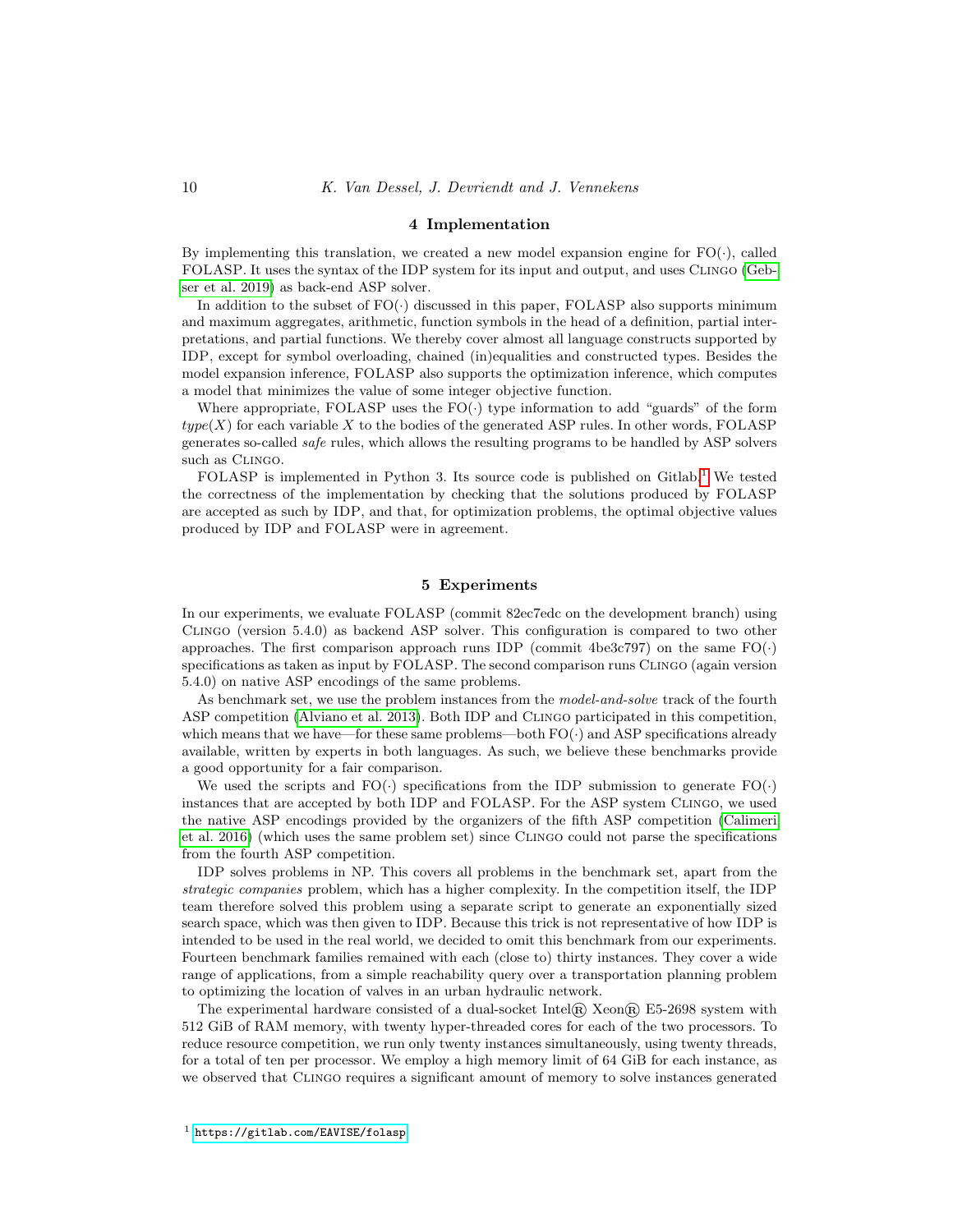

<span id="page-10-2"></span>Figure 1. Scatter plot comparing IDP and FOLASP runtime performance. " $(x \text{ vs } y)$ " denotes that IDP solved  $x$  instances within the family, and FOLASP  $y$ .

by FOLASP.<sup>[2](#page-10-0)</sup> We run the instances with a 6000 second timeout limit, but, to avoid imprecision at the timeout limit, we consider an instance unsolved if it takes more than 5000 seconds. Optimization instances are considered solved when the last solution is proven to be optimal.

Runnable software, instance files, and detailed experimental results are made available at Zenodo.<sup>[3](#page-10-1)</sup>

We compare the efficiency of the three approaches—FOLASP, IDP and Clingo. Figure [1](#page-10-2) (best viewed in color) shows the time needed for both FOLASP and IDP to solve each instance. For benchmarks such as nomystery, sokoban, ricochet\_robot and crossing\_minimization, the performance of FOLASP and IDP is about equal. For benchmarks such as permutation pattern matching, valves location problem, solitaire and weighted sequence, IDP clearly outperforms FOLASP. This suggests that the specifications that were hand-crafted by the IDP team are indeed well-suited to this solver's particular characteristics, and less to those of Clingo. In addition, our translation of course introduces a number of artifacts, such as reification predicates, renaming predicates and cardinality aggregates, that may adversely impact performance as well. Interestingly, however, on the *graceful graphs* benchmark, FOLASP clearly outperforms IDP. Here, the inefficiencies of the translation are apparently overcome by the speed of Clingo. This highlights the usefulness of a translation such as ours: different benchmarks might be more suited for the architecture of different systems.

While the above experiments used different back-ends to handle precisely the same input, our next experiments (Figure [2\)](#page-11-0) use the same Clingo back-end to solve the native ASP encodings as well as the translations that are automatically generated by FOLASP from the  $FO(\cdot)$  specification for the same benchmark. Here, we see that performance is about equal for sokoban, still life and graceful graphs. For all other benchmarks apart from nomystery, the native ASP specification significantly outperforms the automatic translation. This further confirms our ear-

<span id="page-10-0"></span><sup>&</sup>lt;sup>2</sup> Note that even though twenty simultaneous instances utilizing 64 GiB of memory each is more than the total of 512 GiB of memory available, this worst-case scenario did not occur in practice and the machine did not run out of memory.

<span id="page-10-1"></span> $3$  <https://doi.org/10.5281/zenodo.4771774>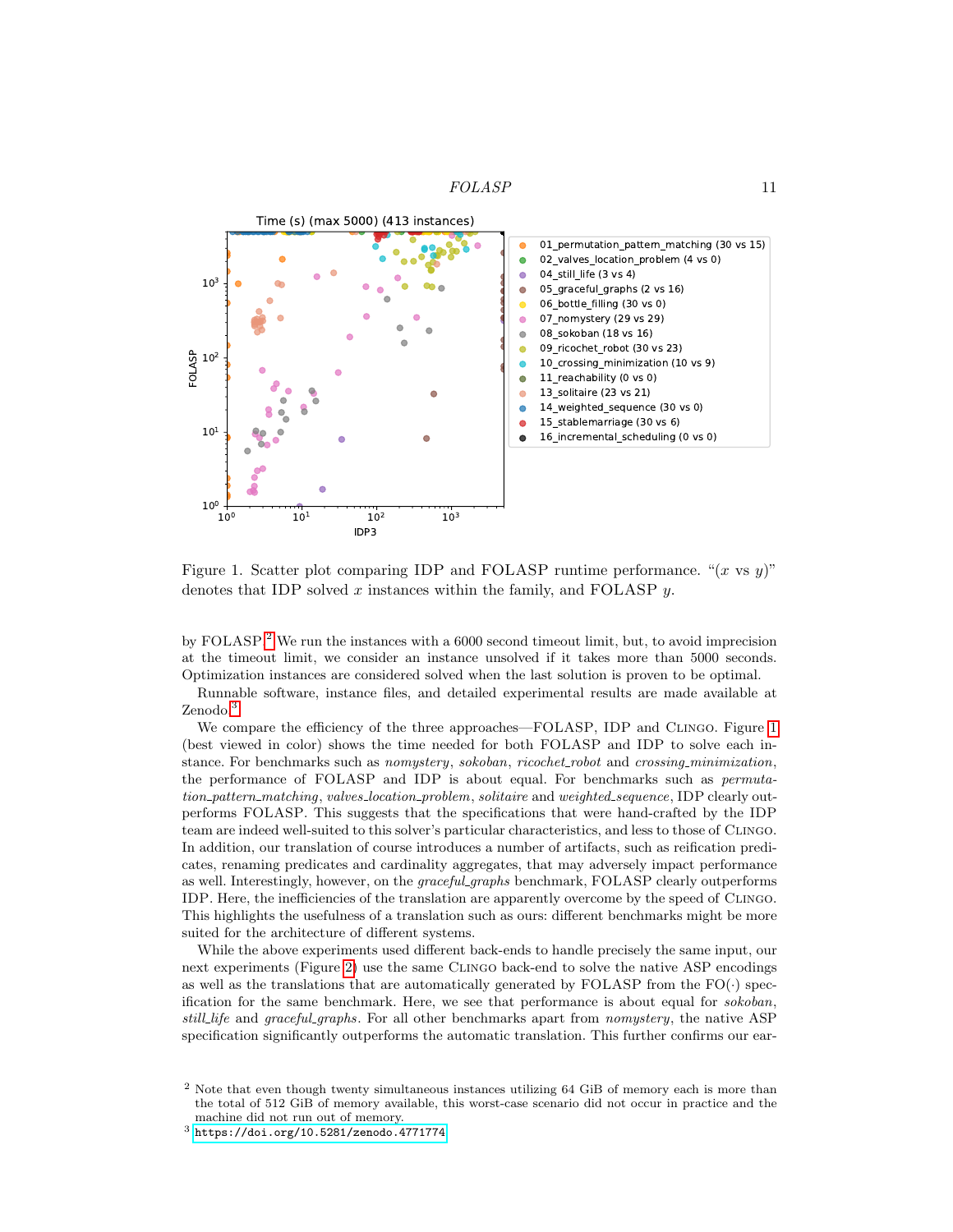

<span id="page-11-0"></span>Figure 2. Scatter plot comparing CLINGO and FOLASP runtime performance. " $(x \text{ vs }$ y)" denotes that CLINGO solved x instances within the family, and FOLASP  $y$ .

lier remark that the native version is able to better take advantage of the particular properties of Clingo, and that our translation's performance may suffer from the introduction of artificial predicates.

In these experiments, the nomystery benchmark is the odd one out, since the FOLASP translation here significantly outperforms the native encodings. One possible explanation for this is that the modeling style encouraged by  $FO(\cdot)$  has computational properties different to those of typical ASP programs, and that the  $FO(\cdot)$  style happens to be particularly well-suited to nomystery. This would again point towards the value of a translation such as ours, but now from a different perspective: it is not only useful to be able to try out different back-ends with the same specification, but it is also useful to be able to run the same back-end with specifications that were written according to different paradigms.

In our discussion of the previous experiments, we have hypothesised that the artifacts of our translation may make FOLASP's specifications harder to solve. To further investigate this, Figures [3](#page-12-0) and [4](#page-12-1) compare the size of the ground programs for the three approaches. This ground size is measured as the number of atoms in the ground program, for both the ASP-solving approaches (FOLASP and Clingo) and IDP, with the caveat that a ground ASP program and a ground FO(·) specification may still be quite different. For instance, IDP retains non-Boolean  $CP$  variables [\(De Cat et al. 2013\)](#page-13-5) in its grounding, though we did switch off lazy grounding [\(De](#page-14-11) [Cat et al. 2015\)](#page-14-11).

For most benchmarks, the ground size for FOLASP is indeed significantly larger than the ground size for both IDP and Clingo. Moreover, the ground size seems to correlate roughly with performance. For instance, FOLASP outperforms IDP and CLINGO on *graceful graphs* and nomystery, respectively, and also has the smaller ground sizes on these benchmarks. On other benchmarks, such as *bottle\_filling* or *weighted\_sequence*, FOLASP actually hit the 64 GiB memory limit during grounding.

These observations appear to confirm our hypothesis that artifacts introduced by the translation, such as auxiliary predicates, cardinality aggregates and extra rules, are a main source of poor performance. Future work may focus on how to tweak the translation such that the ground size can be reduced.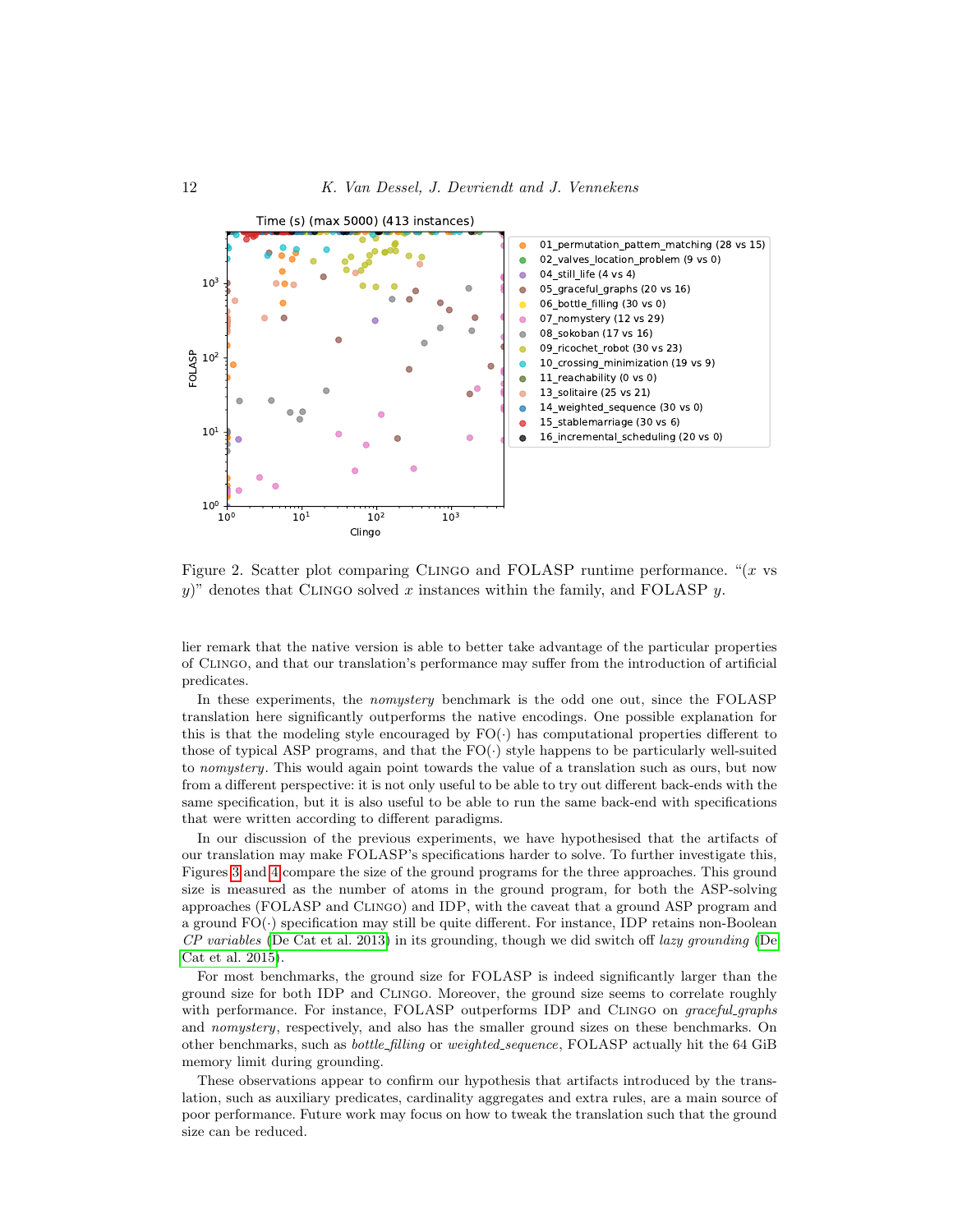

<span id="page-12-0"></span>Figure 3. Scatter plot comparing IDP and FOLASP ground size. " $(x \text{ vs } y)$ " denotes that IDP printed a ground size for  $x$  instances, and FOLASP for  $y$ .



<span id="page-12-1"></span>Figure 4. Scatter plot comparing CLINGO and FOLASP ground size. " $(x \text{ vs } y)$ " denotes that CLINGO printed a ground size for  $x$  instances, and FOLASP for  $y$ .

## 6 Conclusion

To solve real-world problems using declarative methods, both a suitable modeling language and a suitable solver are needed. The Answer Set Programming community has converged on the ASP-Core-2 standard as a common modeling language. However, while such a common language is a great driver for technological progress, it is not necessarily well-suited for all applications.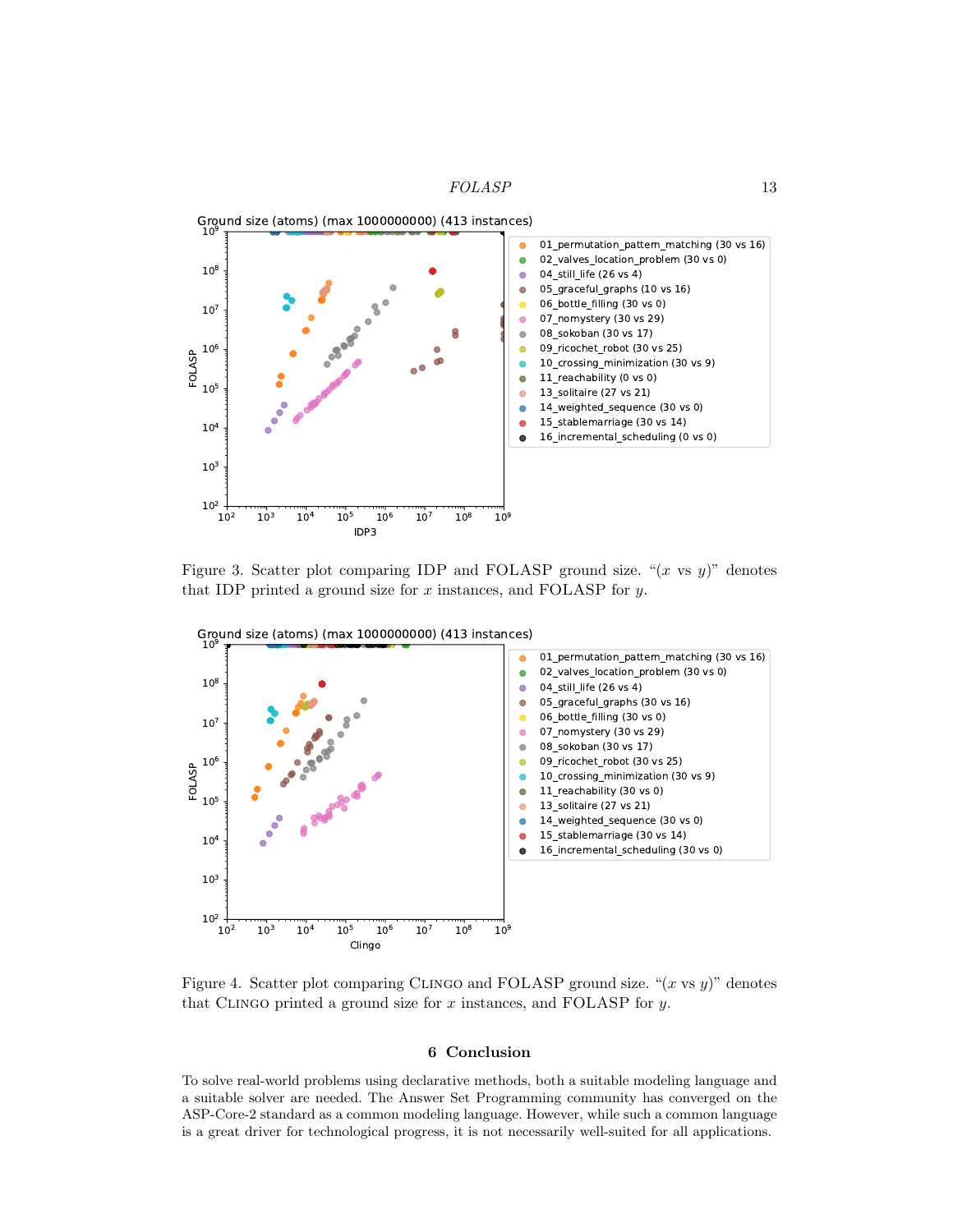#### 14 K. Van Dessel, J. Devriendt and J. Vennekens

The  $FO(\cdot)$  language may provide an interesting alternative. It builds on classical first-order logic, which may make it easier to use for domain experts who are already familiar with FO, and which may make it easier to integrate with other FO-based languages. However, it is only supported by a few solvers, which restricts the applications for which  $FO(\cdot)$  can be used in practice.

In this paper, we aim to provide more flexibility: by presenting a translation of  $FO(\cdot)$  model expansion problems to ASP-Core-2, we both extend the range of solvers for  $FO(\cdot)$  and enable the use of  $FO(\cdot)$  as an alternative modeling language for these solvers. In this way, we stimulate technological progress in solver development and in the development of applications. We implemented our approach in the FOLASP tool, which, to the best of our knowledge, is the first tool to offer a full translation from  $FO(\cdot)$  to ASP for both model expansion and optimization.

In our experimental evaluation, we used benchmarks from the ASP competition to verify that the results computed by FOLASP are indeed correct. We also compared the performance of running CLINGO on the FOLASP translation of an  $FO(\cdot)$  specification to two alternatives:

- directly running the IDP system on the  $FO(\cdot)$  specification;
- running Clingo directly on a native ASP specification.

In general, our experiments confirmed what one would typically expect, namely that the best performance is obtained by running a specification that was native to a particular solver on that solver. However, the experiments also showed that, for a number of benchmarks, our translationbased approach is actually able to match or even, in rare cases, outperform the native approaches. This demonstrates the usefulness of our translation also from a computational perspective: a specification that performs poorly with one solver, may be more efficient when translated to the input language of another solver.

Our experiments also demonstrate that, in cases where the translation performs significantly worse than the native solutions, the grounding size often appears to play an important role. Future work will therefore focus on further optimising the translation to reduce the overhead it introduces.

In summary, the main contribution of our work is to provide increased flexibility, both in choice of specification language and in choice of solver. We believe that this will be useful to drive technological progress, to develop real-world applications using the best tools for the job, and to allow cross-fertilisation between different research groups.

## References

- <span id="page-13-2"></span>Aavani, A. 2014. Enfragmo: A system for grounding extended first-order logic to SAT. Ph.D. thesis, Faculty of Applied Sciences, Simon Fraser University, Vancouver, Canada.
- <span id="page-13-3"></span>Alviano, M., Calimeri, F., Charwat, G., Dao-Tran, M., Dodaro, C., Ianni, G., Krennwallner, T., Kronegger, M., Oetsch, J., Pfandler, A., Pührer, J., Redl, C., Ricca, F., Schneider, P., Schwengerer, M., Spendier, L. K., Wallner, J. P., and Xiao, G. 2013. The fourth Answer Set Programming competition: Preliminary report. In Logic Programming and Nonmonotonic Reasoning, 12th International Conference, LPNMR 2013, Corunna, Spain, September 15-19, 2013. Proceedings, P. Cabalar and T. C. Son, Eds. LNCS, vol. 8148. Springer, 42–53.
- <span id="page-13-0"></span>Calimeri, F., Faber, W., Gebser, M., Ianni, G., Kaminski, R., Krennwallner, T., Leone, N., Maratea, M., Ricca, F., and Schaub, T. 2020. ASP-Core-2 input language format. TPLP 20, 2, 294–309.
- <span id="page-13-4"></span>Calimeri, F., Gebser, M., Maratea, M., and Ricca, F. 2016. Design and results of the fifth answer set programming competition. Artif. Intell. 231, 151–181.
- <span id="page-13-1"></span>De Cat, B., Bogaerts, B., Bruynooghe, M., Janssens, G., and Denecker, M. 2016. Predicate logic as a modelling language: The IDP system. CoRR abs/1401.6312v2.
- <span id="page-13-5"></span>DE CAT, B., BOGAERTS, B., DEVRIENDT, J., AND DENECKER, M. 2013. Model expansion in the presence of function symbols using constraint programming. In In ICTAI. IEEE, 1068–1075.